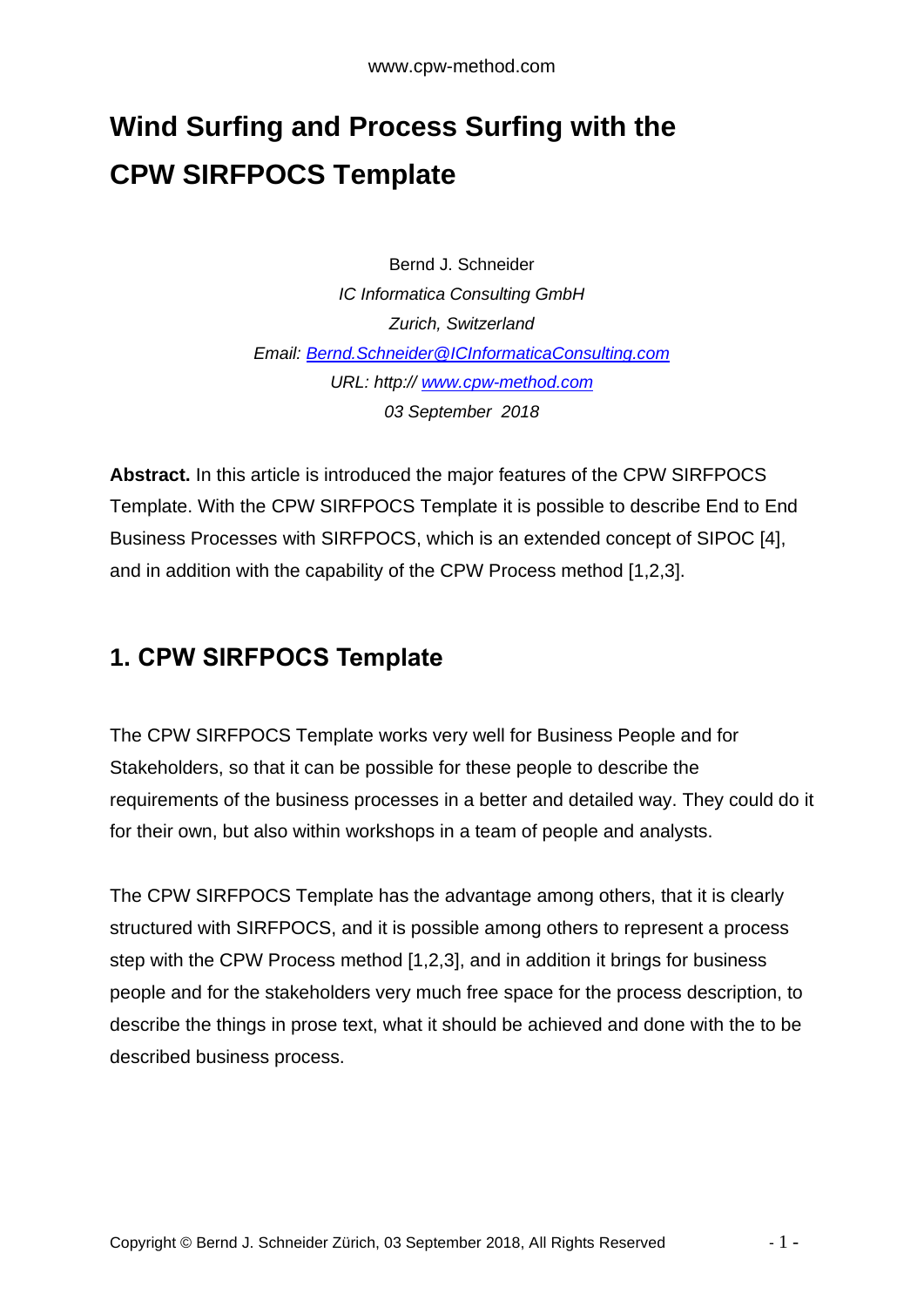### **2. CPW SIRFPOCS Template with SIRFPOCS structure**

The structure of SIRFPOCS and of the to be described process steps of the End to End Business Process of the CPW SIRFPOCS Template is oriented first of all according to SIPOC [4].

SIPOC [4] means according their letters the following:

- S: Supplier
- I: Input
- P: Process
- O: Output
- C: Customer

However SIPOC [4] has been here extended in this case to the SIRFPOCS structure in the CPW SIRFPOCS Template, and means then according their letters the following:

S: Supplier ( SUPPLIER ) I: Input ( PROCESS STEP INPUT) R: Responsibility ( FUNCTION/RESPONSIBILITY ) F: Function ( #[FUNCTION ] ) P: Process ( #PROCESS STEP: #[CPW Subject PROCESS STEP RESPONSIBILITY] #[CPW Subject PROCESS STEP RESPONSIBILITY NAME] #[CPW Predicate] #[CPW Object] ) P: Process ( PROCESS STEP DESCRIPTION ) O: Output ( PROCESS STEP OUTPUT ) C: Customer ( CUSTOMER )

S: System ( SYSTEM/TOOLS )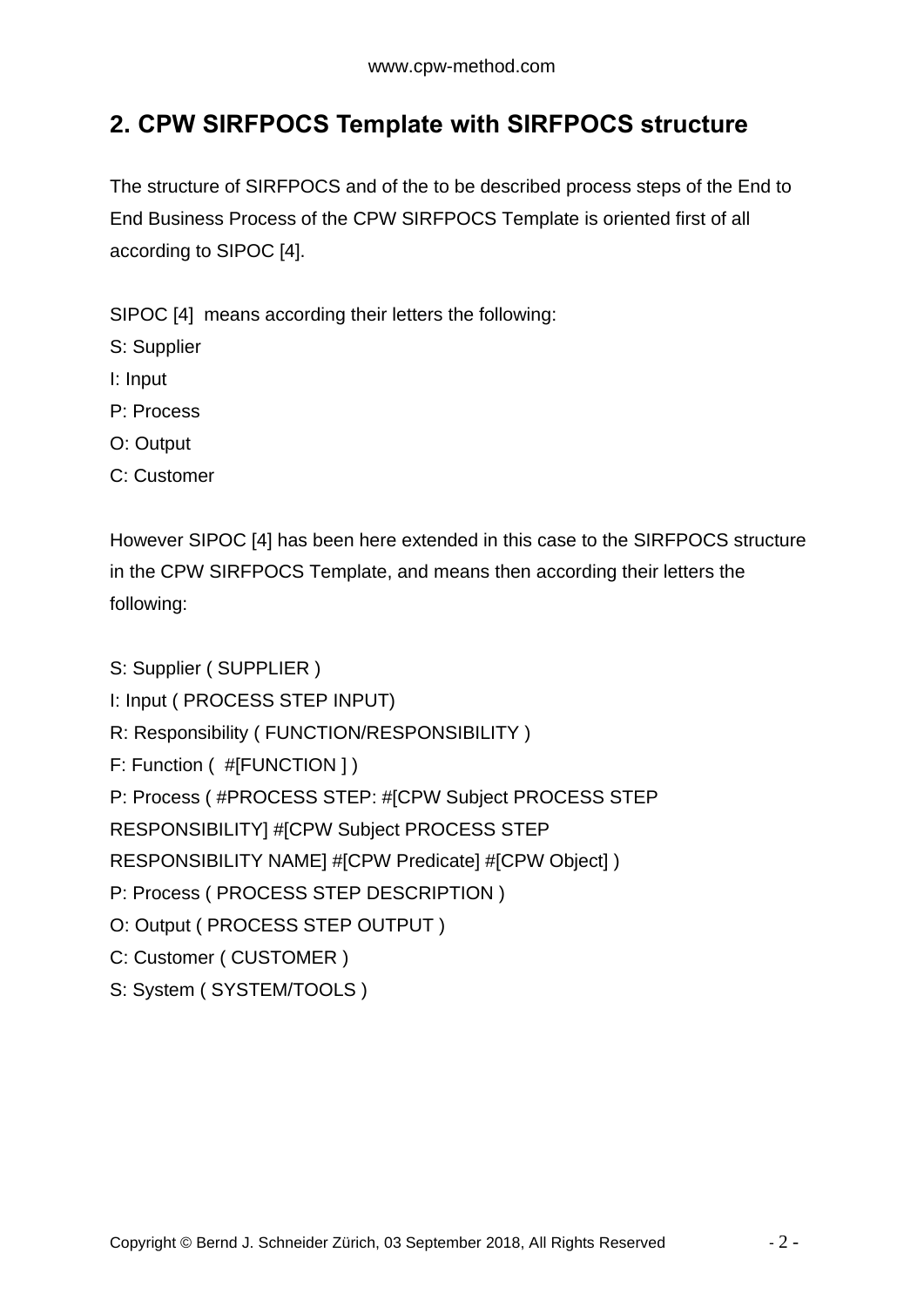As you can see in the above SIRFPOCS structure, has been extended SIRFPOCS with R: Responsibility ( FUNCTION/RESPONSIBILITY ), wherein the process step is assigned to a Responsibility ( FUNCTION/RESPONSIBILITY ), and it has been extended with F: Function ( #[FUNCTION ] ), where the process step is described as F: Function ( #[FUNCTION ] ) with #Notation, and the F: Function ( #[FUNCTION ] ) with #Notation can be also assigned again to a Logical Layer [2,3].

You can also see, that P: Process is listed twice in the structure, one time is P: Process listed as the description of the CPW Process with #Notation ( #PROCESS STEP: #[CPW Subject PROCESS STEP RESPONSIBILITY] #[CPW Subject PROCESS STEP RESPONSIBILITY NAME] #[CPW Predicate] #[CPW Object] ) [1,2,3] and another time is P: Process listed as the process step description ( PROCESS STEP DESCRIPTION ), wherein it is possible to describe the process steps in prose text.

Furthermore the SIRFPOCS structure has been also extended with S: System ( SYSTEM/TOOLS ), to have then the possibility to describe the current system or the target system.

## **3. Conclusion**

With the CPW SIRFPOCS Template it is possible to describe Business Processes in a flexible way and in a way and manner, so that it is more readable and understandable for Business People with the new features of the SIRFPOCS structure and with the capability of the CPW Process method. With the CPW SIRFPOCS Template has been extended the concept of SIPOC [4] to SIRFPOCS, which brings more clarity and understanding of a description of a process step, wherein is extended in addition with the SIRFPOCS structure the letter R the responsibility of the process step, and with the letter F the description of the function as #Notation, and where the F Function with #Notation can be also assigned to a logical layer [1,2,3 ] and with P as a double P, one time the description of a process step of the Business Process with the CPW Process method with #Notation [1,2,3 ], and another time the description of the process steps in prose text.